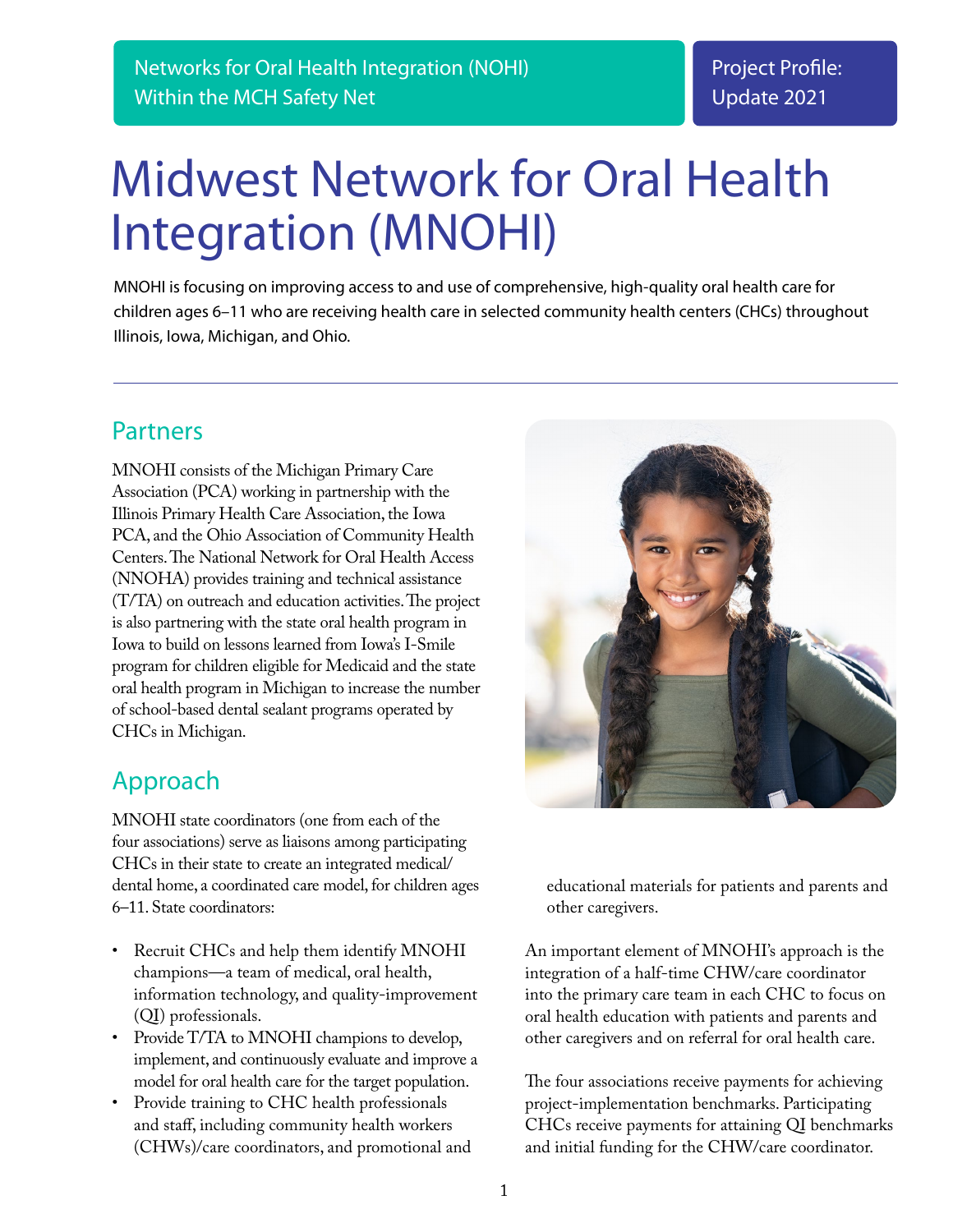

## **Settings**

MNOHI applies the following criteria for CHC recruitment and selection in Illinois, Iowa, Michigan, and Ohio:

- Leadership has a vision for integrating oral health care into primary care
- CHC serves the target population
- CHC offers primary care and oral health care (colocation preferred)
- CHC has experience with QI projects
- CHC uses health information technology (HIT) for patient and clinical data
- Leadership identifies champions (care integration, QI, HIT)
- Leadership agrees to participate fully in the 5-year project
- CHC is in a geographically diverse location

# Models of Care

MNOHI state coordinators are working with the first cohort of 22 CHCs to develop, implement, continuously evaluate, and improve models of care for an integrated medical/dental home for children ages 6–11. The

MNOHI models incorporate the five domains of the interprofessional oral health core clinical competencies: (1) risk assessment, (2) evaluation, (3) preventive interventions (e.g., fluoride varnish application, dental sealant application), (4) communication with and education of health professionals and parents and other caregivers, and (5) interprofessional collaborative practice. A key component of the MNOHI models is the incorporation of a CHW/care coordinator into the primary care team to conduct outreach among parents and other caregivers, offer patient education, make referrals for oral health care, and provide follow-up support to ensure that patients keep their appointments and comply with instructions from physicians, dentists, and other health professionals. MNOHI is building on lessons they are learning with the first cohort of 22 CHCs to recruit up to 13 additional CHCs (cohort 2) to refine the models of care. MNOHI will disseminate best practices to inform efforts to integrate oral health care into primary care.

# Core Function Activities

#### **Data, Analysis, and Evaluation**

MNOHI state coordinators are working with participating CHCs to develop structured data fields in